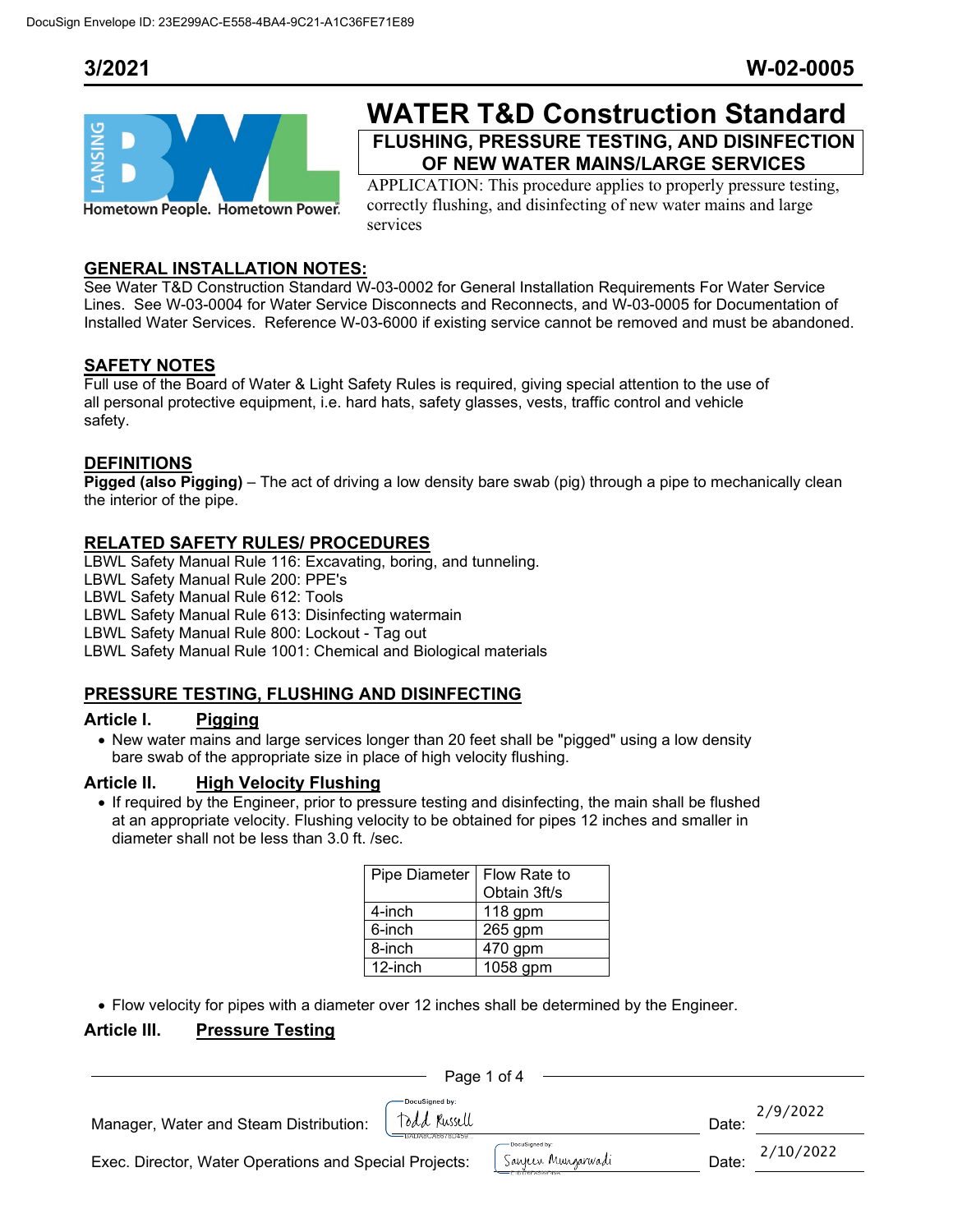

## **WATER T&D Construction Standard FLUSHING, PRESSURE TESTING, AND DISINFECTION OF NEW WATER MAINS/LARGE SERVICES**

APPLICATION: This procedure applies to properly pressure testing, correctly flushing, and disinfecting of new water mains and large services

- The new water pipe shall be pressure tested in accordance with ANSI/AWWA C600 section 5.2.
- The water pipe shall be tested for a minimum of 2 hours. The pressure shall not vary by more than + or - 5 psi for the duration of the test. Test pressure shall be maintained within this tolerance by adding makeup water through the pressure test pump into the pipeline. The amount of makeup water added shall be accurately measured (in gallons per hour) by suitable methods and shall not exceed the applicable testing allowance per the BWL Pressure Testing Standard.
- No pipe installation will be accepted if the quantity of makeup water is greater than that determined by the following formula:

In inch-pounds units,  $L = \frac{SD\sqrt{P}}{148,000}$  (ANSI/AWWA C600-10)

- For larger transmission mains, lacking tie-ins to other mains or appurtenances, up to 3,000 lineal feet may be pressure tested at one time.
- For typical distribution mains, with tie-ins and service line taps, up to 1,200 lineal feet may be pressure tested at one time.
- In the event that leakage exceeds the specified amount, the joints in the line shall be inspected for leaks and repaired as necessary.
- After all the failed pipe has been repaired, the test shall be repeated. Final acceptance of the line will not be made until a satisfactory test has been completed.

### **Article IV. Disinfecting General**

- All new water pipes shall be disinfected in accordance with the most current AWWA C651 standard.
- The method of disinfecting shall be "continuous feed". The tablet or other disinfection methods will not be allowed, unless otherwise approved by the engineer.
- Disinfecting must follow pressure testing.
- Connections to the existing water pipe, such as sleeves, valves, etc. are required to be disinfected before installation. Swabbing only is acceptable on connections < 20' in length.

### **Article V. Design**

- The water pipe should be fitted with appurtenances that facilitate sampling and flushing.
- New work shall not be directly connected to existing piping or water mains, unless approved by the Engineer, or until the main has satisfactorily passed the required bacteriological tests.
- Refer to Appendix A for details regarding temporary connections required for chlorine injection.
- Larger transmission main lacking tie-ins to other mains or appurtenances, and sections of up to 3,000 feet may be disinfected at one time.
- Typical distribution mains with tie-ins and service line taps must be limited to no more than 1,200 feet.

### **Article VI. Chlorine Injection**

- Copper tubing extending 4 feet to 5 feet above the grade followed by an isolation valve shall be installed. The chlorine solution will be injected into this tubing.
- The chlorine shall be injected into the main through a temporary connection supplied with a backflow prevention device (see chlorine injection details in Appendix A).
- Chlorine shall be applied continuously.
- Chlorine must be applied such that a uniform concentration of at least 25 mg/L of free chlorine is present.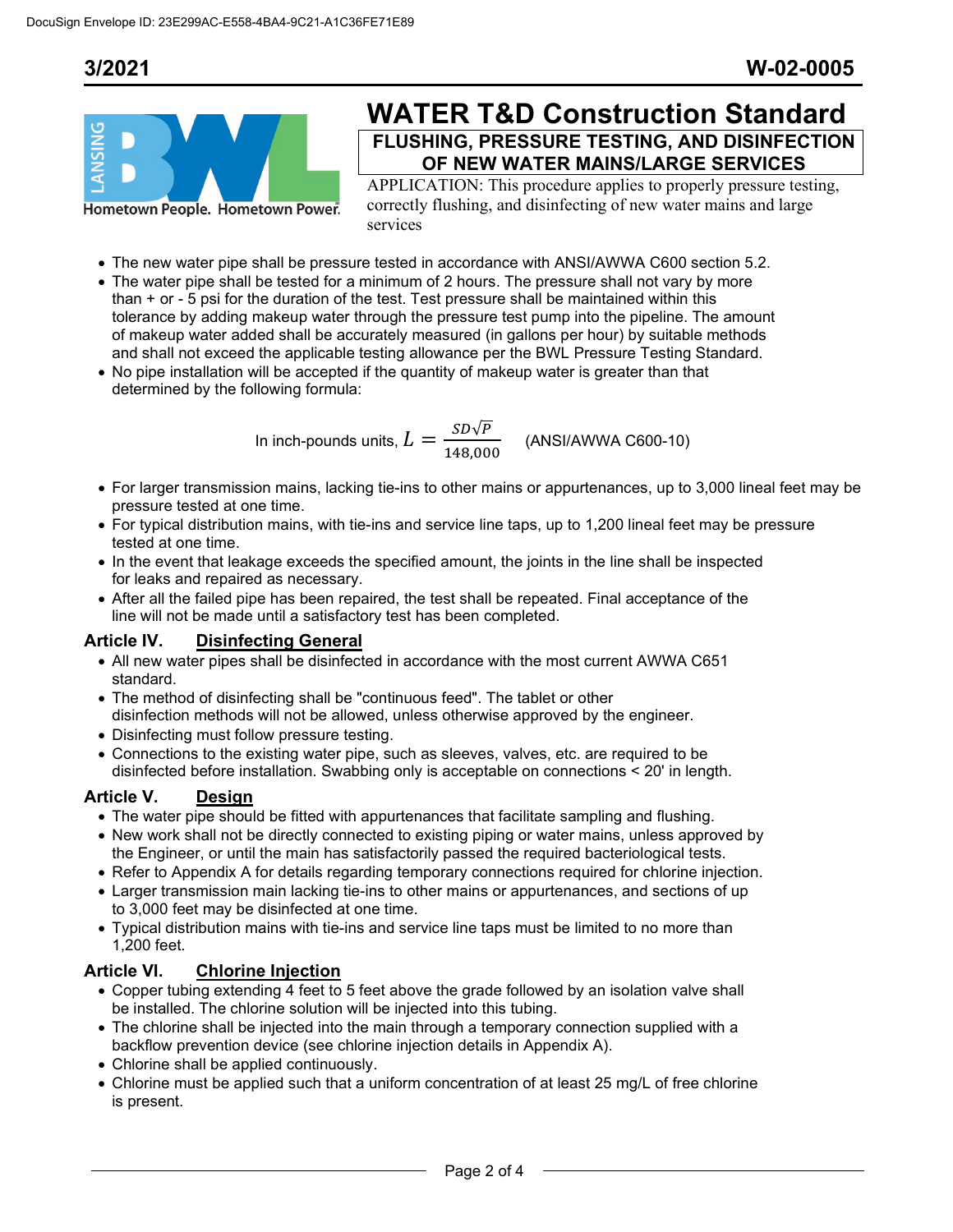

## **WATER T&D Construction Standard FLUSHING, PRESSURE TESTING, AND DISINFECTION**

**OF NEW WATER MAINS/LARGE SERVICES**  APPLICATION: This procedure applies to properly pressure testing, correctly flushing, and disinfecting of new water mains and large

services

- After a 24-hour holding period in the main there shall be a free chlorine residual of not less than 10 mg/L
- All new valves shall be operated to ensure that the discs seats are fully open to chlorinated water.

### **Article VII. Final Flushing**

- Heavily chlorinated water shall be flushed from the pipe to a location where damage to the environment is minimized. The preferred location is to a sanitary sewer main, once the local sewer authority has approved the disposal. Where approved by the engineer, heavily chlorinated water may be disposed to land surfaces that will absorb, and/or minimize the impact of chlorination.
- Flush 3 volumes of the line at a minimum.
- If necessary, a neutralizing chemical shall be applied to the chlorinated discharge to remove the chlorine residual from the water prior to discharge.
- Federal, State, or Local jurisdiction may be contacted to determine special provisions for disposal of chlorinated water.

### **Article VIII. Bacteriological Testing**

- After final flushing of heavily chlorinated water, take an initial set of samples. If the first sample passes wait 16 hours and take a second sample without additional flushing. Both sets of samples must pass for the main to be approved for release.
- If the initial disinfection fails the bacteriological testing, the pipe may be reflushed and resampled. If the second set of samples fail, the pipe must be rechlorinated until acceptable bacteriological samples are obtained.
- Disinfect sampling device at the pipe with bleach or heat.
- Samples shall be collected every 1,200 ft. of new pipe, plus one set from the end of the line and at least one from each branch greater than one pipe length.
- If trench water has entered the new pipe during construction or if excessive quantities of dirt and debris have entered the new pipe, bacteriological samples shall be taken at intervals of approximately 200 ft. and the sampling location shall be identified. Samples shall be taken of water that has stood in the new pipe for at least 16 hours after the final flush has been completed.
- Perform total chlorine analysis on the tap water using the DPD colorimetric method and record information on the bottle.

### **Article IX. Sampling Procedure**

- Run only enough water through the sample port to ensure that the sample line has been flushed.
- Use only sterile bottles, indicated by shrink wrapped seal, containing chlorine neutralizing agent. Do not rinse, overflow or overfill the bottle. Remove plastic shrink-wrap from bottle, unscrew the sample bottle cap, and hold the cap with the inner surface facing down, taking care not to contaminate the inside of the cap or the bottle itself.
- Place the sample bottle underneath the water stream, fill the bottle to the line, replace the cap and screw on finger tight.
- Ensure that the bottle has proper labeling information. Place the sample in a cooler with ice or ice packs and a thermometer (if possible).
- Return sample(s) to the laboratory for processing.

(ANSI/AWWA C651-14)